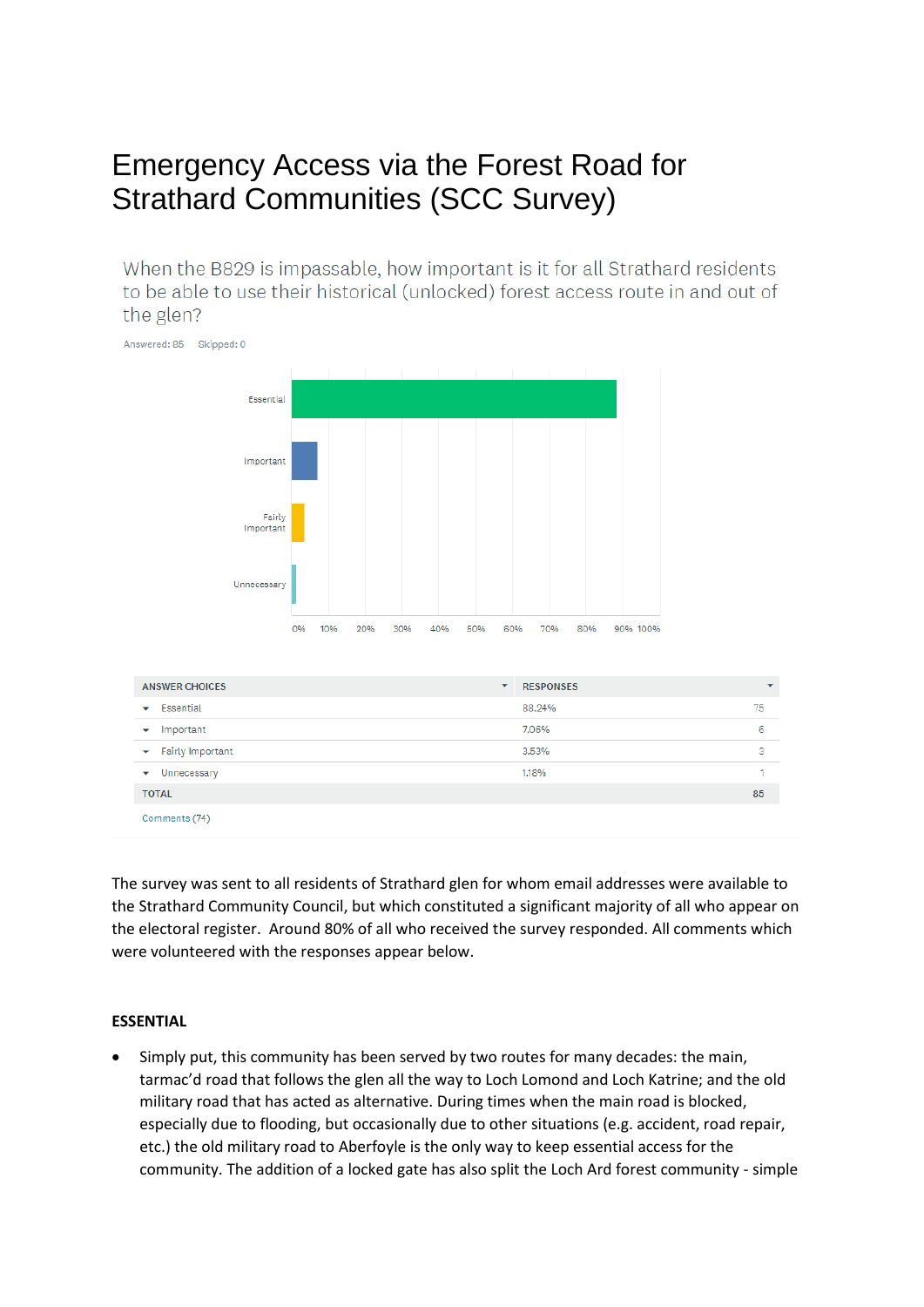visits between neighbours has necessitated a long round route, accompanied by spot checks/interrogation by forestry representatives. This can feel like borderline harassment - "Why are you here? Who are you visiting?". This feels like a transgression of privacy and a generally oppressive atmosphere, pressed upon a community who are often isolated and reliant on community support and friendship.

- This is essential because the three communities on the far side of the flood on the B829 have no other access. In reasonable conditions the folks at Stronachlachar might be able to use the water board road around Loch Katrine but that road has been closed for a considerable time now due to landslips, so it is not a safe option. The main concern must be emergency access. In normal times there are two busy hotels on the far side of the flooding. A fire or medical emergency in either of these requires immediate access. I do appreciate that the locked gates have been essential during Covid, and also know that forest roads in heavy rain are dangerous, but please can FLS work with the community and help find a safe solution before a major incident occurs? We had an incident last year which, whilst not an emergency to us, was vital to the bridegroom who was stranded in Aberfoyle whilst his bride waited at Forest Hills! He was rescued by a kind local with a very large vehicle. He was lucky. Many aren't.
- The B829 is a lifeline road and is prone to flooding, landslides and obstruction for emergencies it is critical that there is another route.
- On Friday 19th I had to be in Glasgow for work. I attempted to get home via forest but found that the gate locked. Called at nearest house hoping they would have a key. Then tried post office, but no luck there either. In the end had to travel back to Glasgow. That's the first time in 37 years that I have not been able to get home. I understand that the forest roads are misused but in flooding situations they should be accessible for local emergency access.
- I'm a Director of a manufacturing company of 100 people in Glasgow and need to be able to get in and out from Loch Dhu House to access work and reach the airport when I'm travelling for work. It is not an option to be prevented access to and from the house by flooding/B829 road closure. There must be the ability to travel through the forest as has been the case for 19 years up until the Duchray gate was erected and most often kept locked. Specifically, in the afternoon last Friday 19th February, my partner and I took a chance that the gate(s) was unlocked and drove the usual forest route to get home to Loch Dhu House. Luckily it was open...Had it not been, we might have had to head back to Glasgow for the night. We look forward to hearing back from the Community Council as to whether access will be granted and, if so, how will local residents get through the gate(s) (given a key or code etc)?
- I've only lived here a short while and I've known of several occasions when emergency services were called if the Loch or Aberfoyle rd floods then it is the only means other than helicopter. With global warming weather is predicted to get wetter. Wake up and smell the coffee!
- It is the only other route for those who need to go to work or care for other members of their family out with the immediate area. It is also the only way that carers for example would be able to reach local Strathard residents. Last weekend we were effectively cut off from around Friday lunchtime until Sunday lunchtime. Emergency services may also require to use the forest route.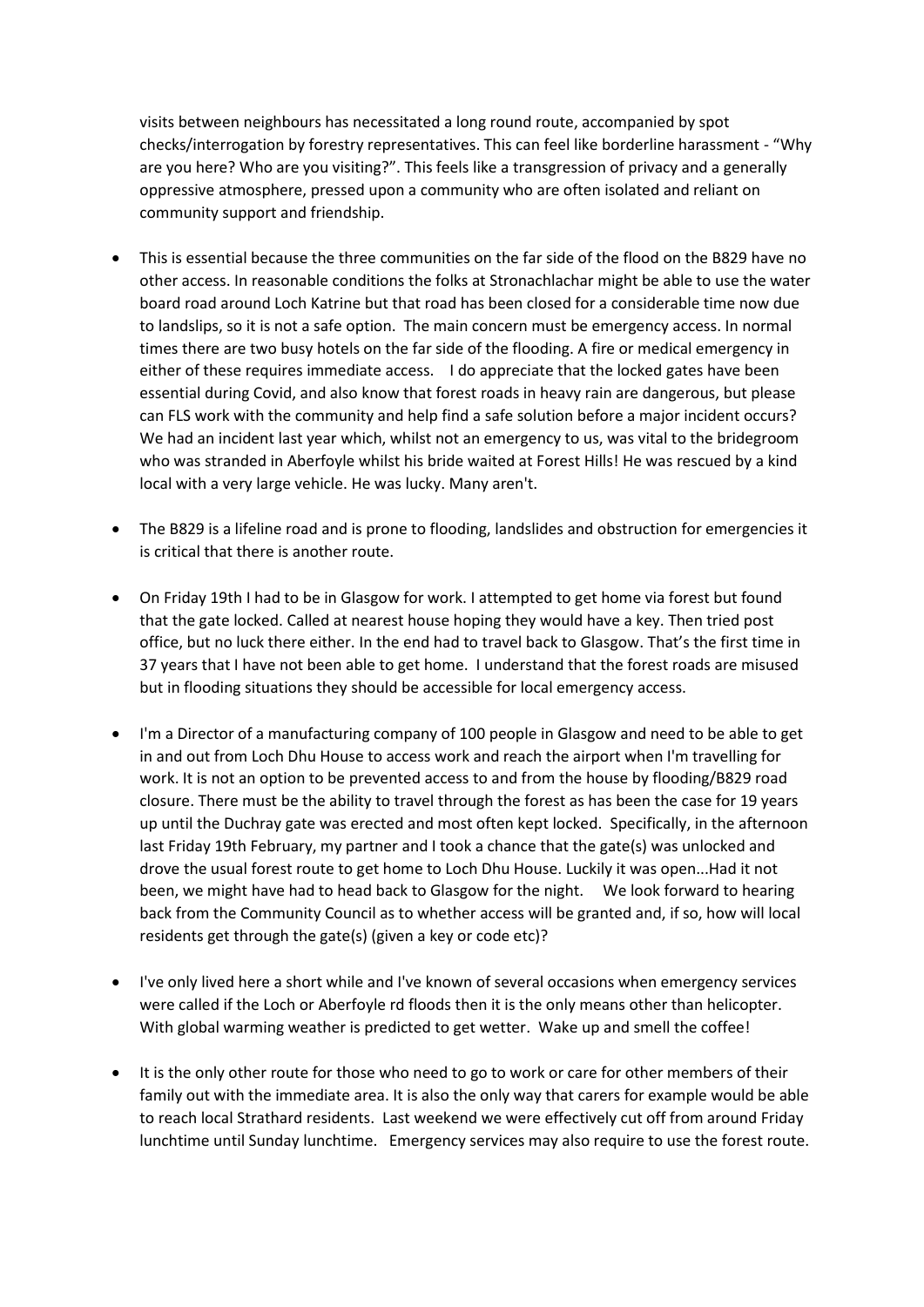- If the B829 is blocked , the forest access route provides the only emergency access. Some medical emergencies cannot wait until the water subsides. During the heavy rains debris is washed down off the hills. This can create blockages or issues for those with their own water supply. Forest road access could be invaluable in this situation.
- I am a doctor working shift pattern, thus it is essential I can get to work. In the recent flood I had to stay in a hotel in Glasgow where I work.
- in case of medical need ( long awaited medical appointment missed and now no indication of when it can be rescheduled) - in case needing to return home in the event the road has been closed in between times - job interview had to be cancelled - in event weather also causes issues with power or water supply
- I work for Trossachs Area Services in Aberfoyle and could not get home after my shift ended around 4.15pm last Friday. My husband drove up the forest road until reaching the locked gate. We then drove back to the village to telephone a friend with a high vehicle to drive us through the floods(unfortunately he was out!) We were anxious as we have animals at home. We decided to drive to the gate again in the hope that it was now unlocked. We found the gate open this time, but blocked by a Forestry vehicle and a woman standing in front of it. We tried to explain why we needed access but she refeused to let us pass for around 10-15 mins. She said she had been called out to let a specific person through only. She said the gate is now locked due to unsocial behaviour. She did finally relent and let us pass very grudgingly.
- Until North Shore Road Loch Katrine is re opened then this is essential. However it's been noticed that deer poachers have been along Loch Ard forest routes leaving entire skinned deer carcasses and evidence of in human killing methods and we would hate for this to happen because of unlocked gates
- It is essential from the point of view of providing a safe alternative route.
- Access and egress is vital for collection of prescriptions or medical attention,possibly emergency and potentially children being able to get home from school When weather warnings are announced the gate should be left open. However the communities have to appreciate that locking the route also helps reduce/prevent the area being misused and abused. Forestry need to work with and communicate with communities in Strathard.
- Being cut off from access to essential services, including medical services, is an unnecessary health and safety risk.
- It is crucial to allow alternative access through the forest in case of emergency travel
- We have livestock in gartmore, and need to be able to feed and water them twice a day. Last weekend finding the gate locked we had no option but to risk going through the flood water. On Sunday evening my son had a minor accident If this had been more serious we would not have been able to take him to hospital without again risking getting stuck.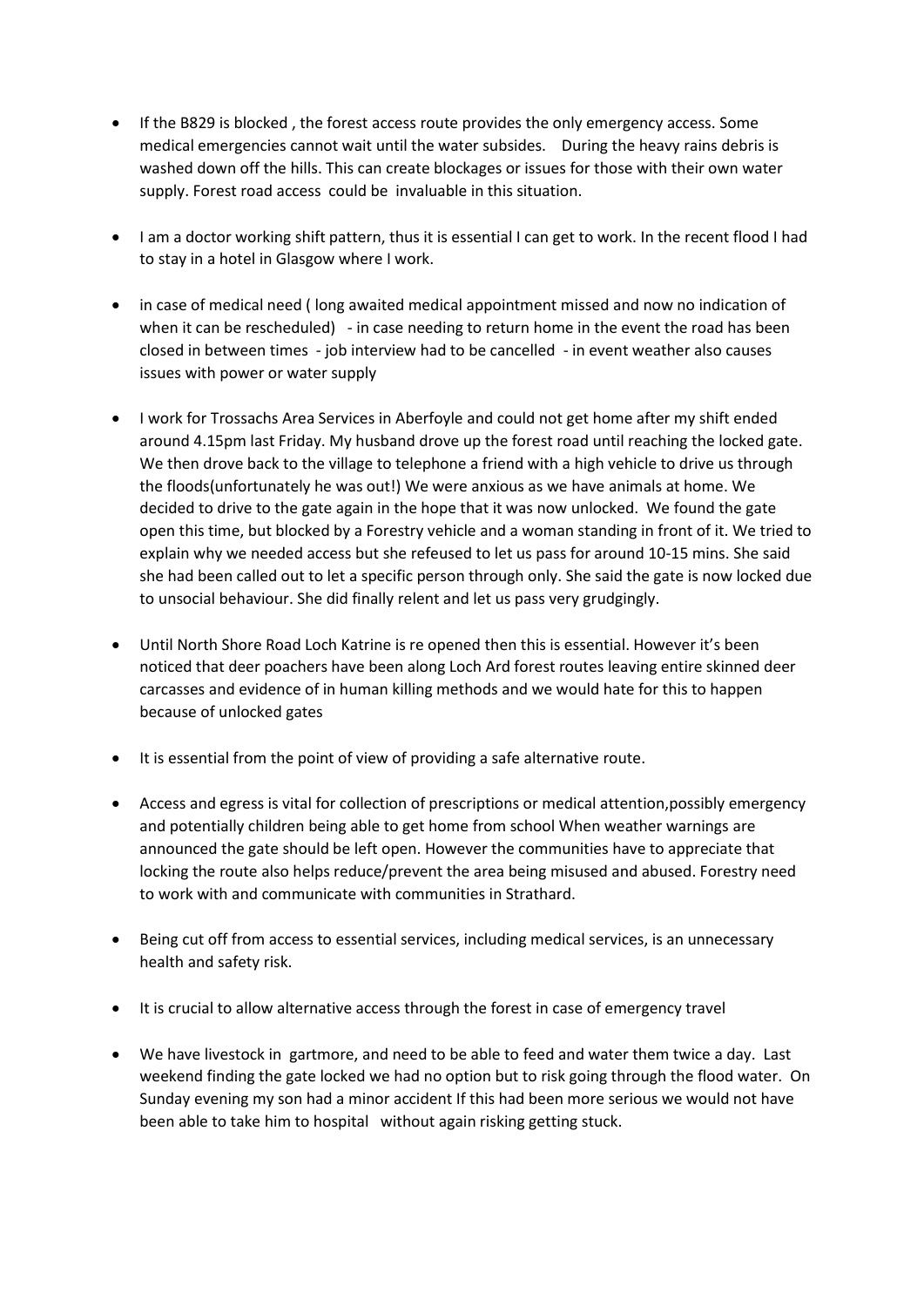- If emergency services are needed, we must have some form of access and egress to the local communities affected.
- in case of emergencies or when we are unable to get to shops for basic supplies
- To be able to get home!
- My comment applies to residents and their visitors/guests of the houses cut off by the main road closure. It is essential for access in case of medical, work, schooling , important travel commitments, emergencies, security and needs. Not everybody can afford to run vehicles suited to cross flooded sections. The Forestry Scotland and Scottish Water sections of the road may not meet public road standards but users in justified conditions should be formally notified of conditions of use with adequate warnings on maximum speeds, ice and un-consolidated road conditions to reduce the public bodies liability. In the 30 years that we have lived on the road in question, we have not heard or known of anybody having an accident on the track when opened for use during B829 flooding.
- Crucially in the case of a medical emergency, but also why should residents just trying to return home be cut off when it is completely unnecessary. I get that normally we don't want unauthorised vehicles roaming the forest, but during severe floods it's is ridiculous that this life line is blocked to residents.
- To get to work when required
- I often return from Glasgow late at night after travelling for work. If the roads are flooded, and the gate is locked, there is absolutely no way for me to get home, and it's too late to arrange to stay in a hotel. There is also no hotel accommodation accessible near Aberfoyle, and I also don't believe resident's should have to pay for a hotel in the event that the road floods. This is also completely unfeasible and ridiculous in a pandemic when we are bound to our own homes. Second to this, getting home to animals who are waiting to be fed, or let out to the toilet is absolutely essential. In the case of having to get out of the village, my work requires me leaving the village. In the weekend just past, had Monday not been clear in terms of the weather and flooding, I would not have been able to carry out essential works for an important government client with a tight deadline, and I would've lost thousands of pounds. I also have a problem tooth at the moment which is being carefully monitored by my dentist; I was particularly concerned over the weekend that should I need emergency treatment this would impossible, and it gave me great anxiety knowing there was absolutely no way out of the village should I need to address this. It's absolutely disgraceful we are in this position.
- It is essential for myself and my husband to be able to take the forest access route when the B829 is flooded as otherwise we are unable to access essential facilities like shops, medical services, pharmacy.
- For life threatening issues it would seem essential to have access as a route in or out.
- Entirely necessary to reach essential services and health care for older and disabled residents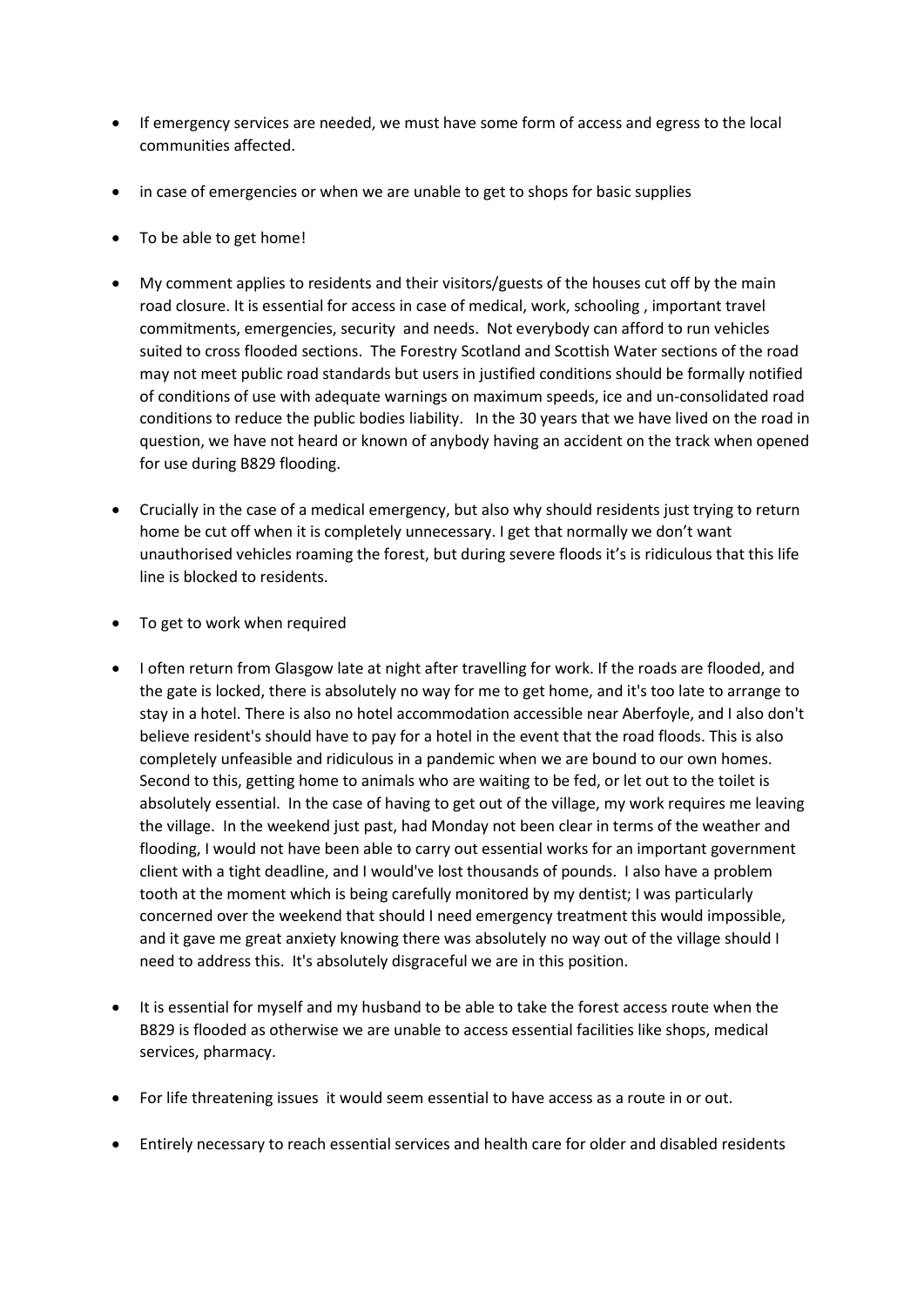- This is important for any number of reasons health, security, family, wellbeing (caused by not knowing whether we or our families can get home)
- A few years ago we were flooded in and my Aunt who lived (since deceased) in Aberfoyle and in her late nineties needed me so I had to use the forest roads; I understood following a previous trip round the forest with the then forestry commission that I would not be insured... not sure how they could be so certain that the insurance industry would not cover cars that were not on national roads but actually when driving under 10 mph I do not expect any insurance issues.
- First important to establish that the FLS (nor the LTNP) have any right to control access to these routes. From time immemorial users have ridden, driven and taken carriages along roads through the woods. My own father used wood routes in the 1970's, 80's and 90's when the A84 Aberfoyle - route was blocked anywhere between Aberfoyle and KinLochard (he died 2001). Prior to the second world war, and after it, there was the old road, a serviceable and well used road through the woods from Kirkton of Aberfoyle to Duchray to Kinlochard. For example see Bartholomew's series 44 revised half inch to the mile Firth of Clyde, the Ordinance Survey Oneinch-map of Scotland 1945, Loch Lomond sheet 66, which classed this as a 'c' road. Previous and subsequent maps showed this as the principal route to Blairvaich, etc. Finally, it's important to recognise, explicitly that these routes are all funded by the community taxpayers, ie they are publicly funded by us. It is important for the community to have access along the routes through the forest as a right first of all, but also because in emergencies and in crisis situations this is as it has been historically the only way in and or out for medical treatment or emergencies, supplies, and for many other normal reasons. In recent years there has been an attempt to conflate the forestry use of the area, the national park status, and the periodic preparation of roads to cope with logging, with other usage and access. This is unacceptable in any circumstances.
- Some, not all, residents need to be able to get out (and back home) for work purposes especially those that are key workers. All residents should be able to get out (and back in) for emergencies i.e medical appointments, going to A&E, discharge from hospital etc. I am a key worker working for the NHS. I also live 1 mile to the west of the locked gate at Duchray Cottage in Loch Ard Forest. The Forestry have not given us a key for the gate. I was running a Covid vaccination clinic on Saturday morning at Balfron High School where 400+ at risk patients were receiving their vaccination. I was the only person with access to the vaccines, needles, syringes, patient lists etc so it was essential for me to be there. I had to leave the forest at 7am and the road between Kinlochard and Aberfoyle was closed by the police. I had parked my car at Duchray Cottage on Friday afternoon as the gate was locked and knew I would not get home via Kinlochard or back out again. I walked the mile home in the torrential rain and walked back out in the morning to my car. If I had not done this I would not have got to the clinic. I have since asked for a key to the gate because of my job - I work at a GP practice every week day and run vaccination clinics most weekends for the foreseeable future and I have not received a response to this. Apparently I should have asked before the clinic for a key but on previous requests for safety reasons (for example being trapped by a forest fire) we have been refused a key so it never even crossed my mind that the Forestry would say yes so didn't ask. On my return from the clinic on Saturday afternoon the police had removed the road closed signs in Aberfoyle so I presumed the road was passable - my husband had walked up to the gate and confirmed it was locked. I headed home via Kinlochard. Big mistake! The police should not have removed the road closed signs as Loch side was the worst flooding I have ever seen. I passed through the first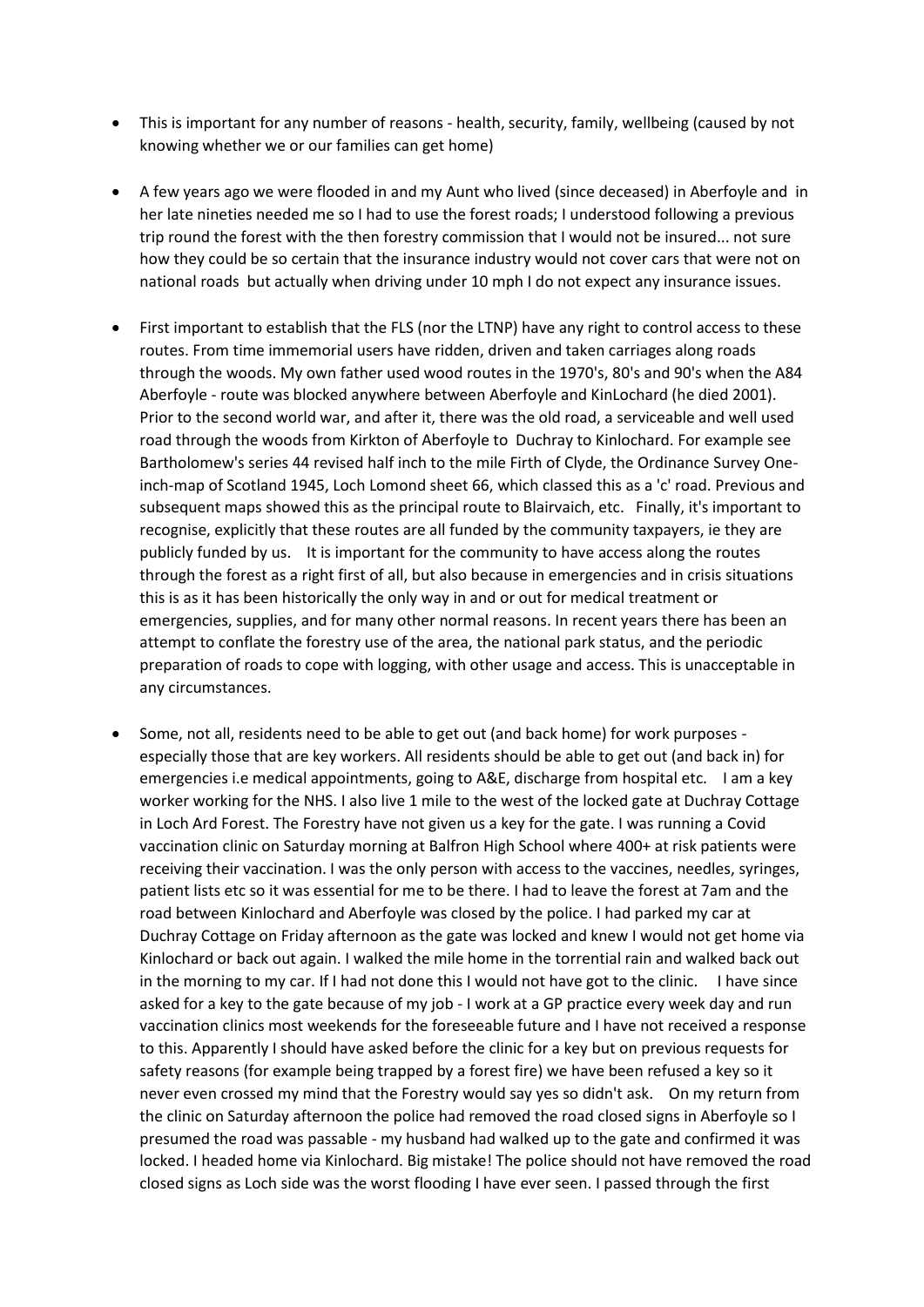couple of flooded sections reasonably well but found myself in a couple of stretches that were at least 30 cm deep. Engine warning lights came on, I was concerned that the engine would stop if I stopped and turned round. I pressed on but I shouldn't have had to drive through this and risk expensive damage to my car because the Forestry refuse to let me get home after providing the community with an essential service.

- If you have a hospital appointment, doctors or dentist it is important too have an alternative route. Shift workers coming home from work need access to their homes. Indeed hospital workers going to work need to get there.
- The area has a higher proportion of elderly and vulnerable residents. This emergency route is a lifeline. I completely understand FLS's concerns about insurance, liability and 'the thin end of the wedge' but a responsible and good neighbour would find ways to allow access to happen.
- When heavy rain is forecast gates should be opened to allow residents to access homes, schools, work and medical care. There is a potential for something tragic to happen if a more cooperative system is not implemented by the community and Forestry.
- Stated in its simplest terms, an alternate route for ingress to and egress from the strath is patently essential if the normal and only other means of access is not available
- As I do not need to use this road I presume, during flooding, those that need to are trapped and unable to 'get out' when the road is locked. This is unacceptable specially as this road has been used for this purpose as long as I can remember. Why does it need to be locked anyway?
- With only one public road access it is critical there is an alternative option for when this road is blocked for whatever reason. Personally I can rarely work from home and when I do, this needs advance notice, so I require to be able to get out of the glen and more importantly back home from work. I have a number of animals at home so can't just stay elsewhere for the night-pretty much impossible to do at this time anyway (i am classed as a key worker). While fls may say access is not a problem for the emergency services, people do require to be able to get in and out the forest for any number of important reasons, where calling the emergency services is not appropriate eg urgent visits to a vet, ill friends, relatives etc. Saying this though, it should be made clear than anyone using the forest tracks does so at their own risk, with there being no liability or responsibility for damage to vehicles on the part of fls. Quite rightly, they can not be expected to maintain the forest tracks to the standards required for public roads. I think the situation would be self limiting anyway as most people will only use the forest access routes if they have to, postponing any non-essential journeys.
- We live on the North Shore private road round Loch Katrine so have access at all times to this as an alternative to using the B829 in periods of bad weather. Other residents in Stronachlachar and Inversnaid are unable to use this legally in bad weather as since the horrendous landslides in August 2019 Scottish Water's attitude is that the private road, owned by them, is closed to general access whenever there is a weather warning for the area in place. On the past two weekends, when the B829 was impassible, the temporary gates on the road were padlocked in addition to the permanent road barriers. Perhaps the matter can be raised with Scottish Water to use the road in exceptional circumstances. I seriously doubt it knowing their aversion to risk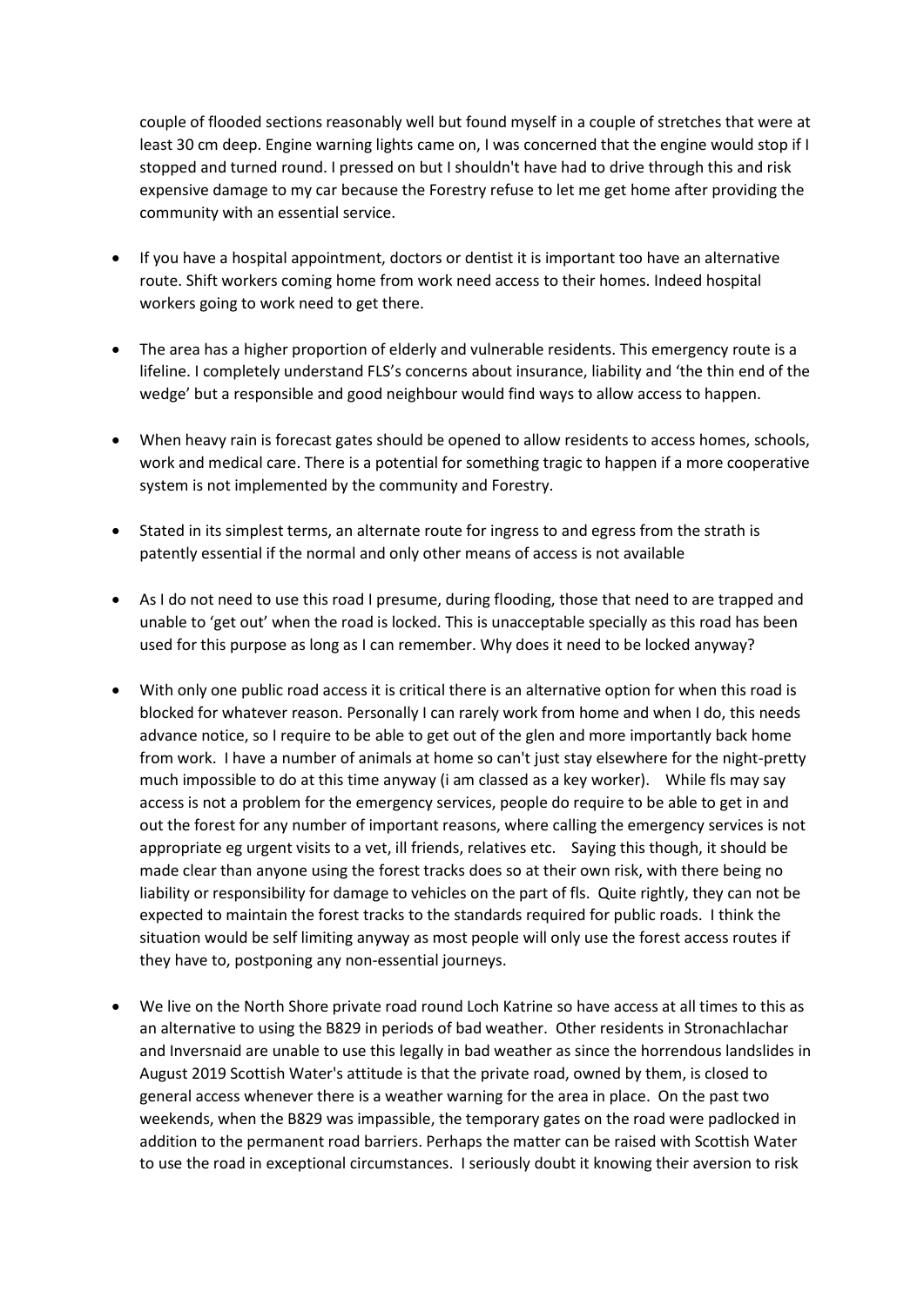and wish to restrict access code info. If this can't be an alternative for everyone then the forestry road is the only answer, not just for general use but for emergencies. It makes sense for Kinlochard residents, regardless.

- Because the B829 is the only road out of Stronaclachar and we need to have an option to be able to travel out whenever needed. On one occasion I was travelling to pick my husband up from Train station in Stirling to bring him home and I couldn't get through and of course he couldn't get home either as gates on forest road were locked.
- Particularly important when someone is trying to get home after the B829 has flooded. Even with a 4 x 4 with a snorkel the police will not allow access to the B829 due to the wash created and the potential damage to low lying houses. However sometimes access to and from the forest road from Aberfoyle main street is not possible due the force of water flooding over the entrance to the Manse Road bridge.
- On this specific occasion, well stocked up and face it, not many have important appointments to be anywhere!, so no necessity to use road. On other occasions, when onward travel was essential - eg work, plane /train booked, hospital/doctor/charity appointment; emergency purchases necessary; illness Certainly would not have been able to be here with no escape in days when member of household undergoing Chemo - if fever comes MUST get out However, it was always an unwritten "right" that the forest was there, so even from the point of view of a Bride not making it to Kinlochard, we always knew that if push came to shove, something coul dbe done to make sure that show went on. I feel the trouble now is that folk have chosen to live here when there was an unofficial emergency route and it seems unfair to expect them to move house (if they have a eg a medical condition) when the goal posts have moved unexpectedly . It is important to note, however, that the road does belong to the forestry and that finding a solution to this should be based on that premise, rather than the demands of those who have no legal right to have vehicular access.
- I have lived in the area for over 35 years and the flooding around Aberfoyle is getting worse and deeper. It is therefore essential that we can use the road through the forest. Better signposting of the exact route to be used would be helpful.
- Essential that you can get in and out in case of medical emergency
- This is important for medial emergencies, if people run out of food they have no way to get it, a few years ago we had a house fire, we would have had no where to go and the emergency services would not have been able to get to us. It is also indecent to expect people who have been at work all day to have to find a hotel and stay in it until they can get home especially if they have to come home to care for somebody such as there own children or an elderly relative. If children are at school in the time the road becomes impassable the parents would not be able to get to their kids. This could end up being for multiple nights. Again this could end up being an extreme problem if the children have any special needs that they need either a parent, carer or medicine ect, as there is no way to get to the children unless the forest access route is open.
- Purchasing food, medical emergencies etc.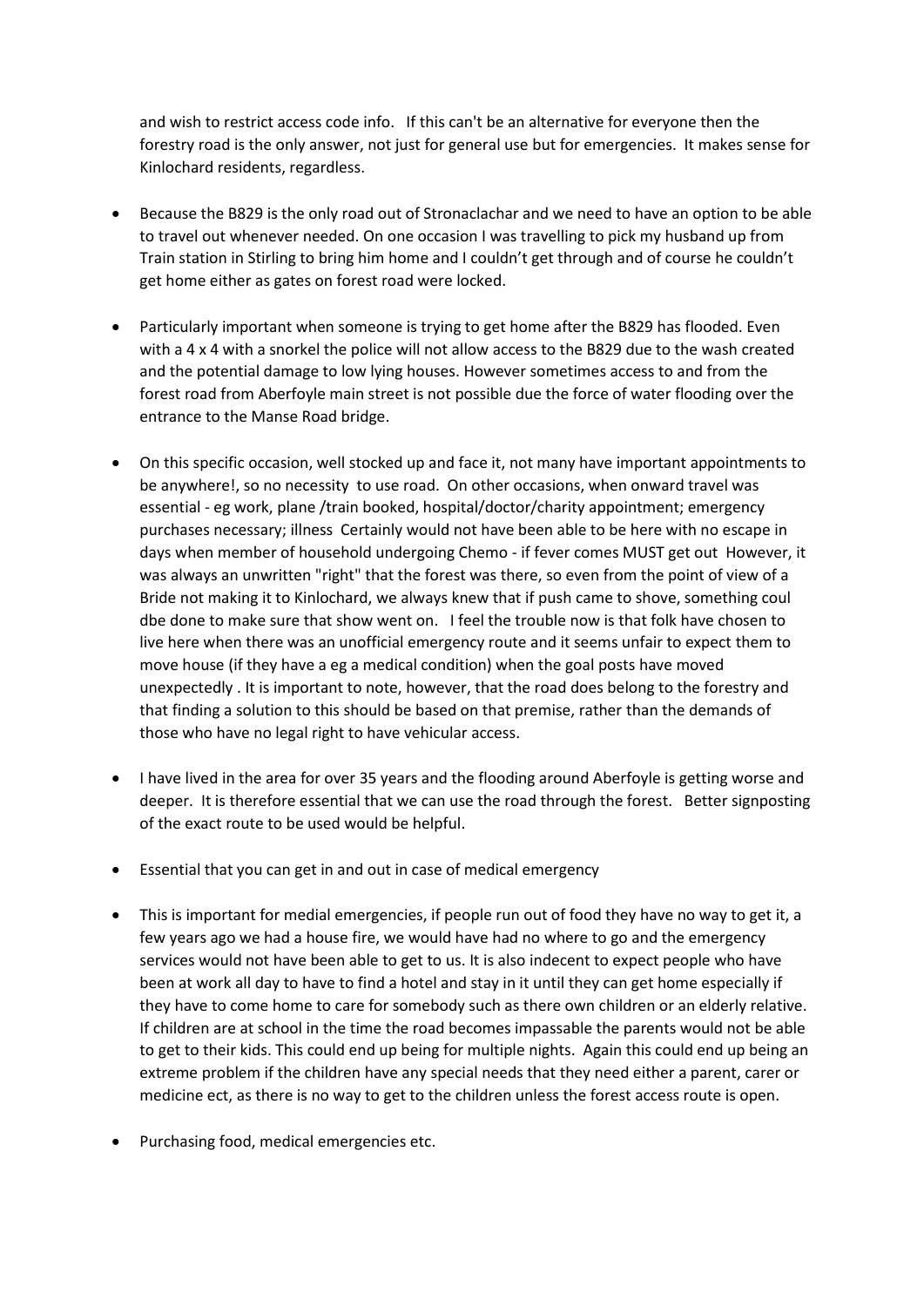- I need to get to work in Glasgow. I work as a Lecturer and am often responsible for 10's to 100's of students. Not turning up due to flooding is a massive disruption to the running of things for them.
- In case of emergency it is essential that there is an alternative route to enable emergency vehicles access, (there are several people in the village with a range of serious medical conditions) access in case of fire, we personally have had a house fire, had we been cut off we would have lost our house. People should not denied access to their home after a days work or fail to be able to get to work. Parents should not be stressed about whether their children will be stranded the opposite side of the flood during or after a school day with no way of reaching them if the road floods. There are numerous reasons why access should be available especially life threatening ones. There is no reason why the gate cannot be opened in these instances with a disclaimer that you use at own risk and the forestry are not liable for anything relating to your journey via that route.
- Emergency access for emergency services, family emergencies
- My son is autistic and is educated in Stirling because of this. When water rises quickly it can be impossible to collect him and get back to Kinlochard in time using the road so we have had to use the forest access route. If he were to be marooned away from Kinlochard he would suffer significant mental trauma and he would be unable to stay in a hotel. His phobia of people means he could not stay with anyone in Aberfoyle. He also has serious food allergies, necessitating in an epipen so getting food for Him would also be a serious problem. I worry that his education will be impacted upon if we cannot send him to school when the weather looks ominous because of the lack of access.
- It is extremely important so people can get to their homes, emergency vehicles have access, and children are not stranded at school without a parent to collect them in the event of flooding. Lochard road tends to flood before aberfoyle, so it is essential we have forest access to get to our children
- The Forestry attitude regards this gate seems to be more to do with the legal precedent-setting than humanities safety and wellbeing. This should be a safe route for residents when needed, as it has been historically.
- If the B829 is blocked/closed our only route out from Inversnaid is to use the forest tracks.
- On several occasions, residents have been unable to return to their homes or get out for emergencies. During the winter when the main road can very quickly become impassable (but not limited to only Winter, the road has been impassable due to accidents all year round before), there have been several times when parents have been unable to get to the school to collect their children before the waters are too high. This doesn't include getting back again, and then consider Inversnaid where it takes considerably longer to execute a round trip. We also have several elderly residents across Strathard that rely on family and the emergency services regularly, who are now cut off from their lifelines. We have also had several chimney fires over the past few years across Strathard, and it is only pure luck that these didn't happen during a period where the road was impassable. Residents should be able to pass freely around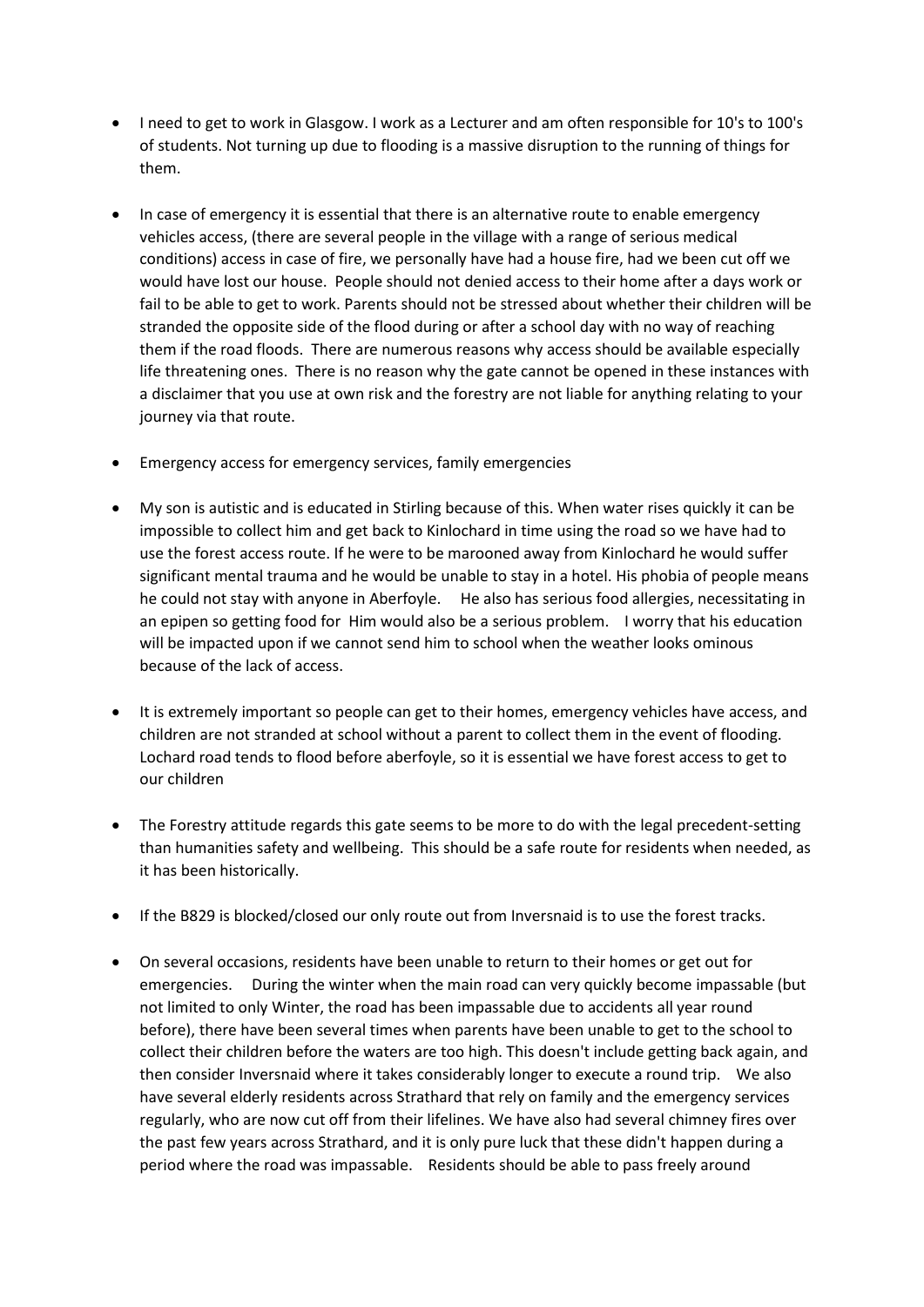Strathard and go about our day to day lives without being throttled by the bureaucracy of F&LS Scotland, who should be communicating with the community that lives around and within the Forest, as this is our land too.

- To be able to get to the hospital to receive chemotherapy for cancer!! To be able to get to the hospital with DVT This was an issue in the recent floods To be able to access food from the local shop
- If it was needed for someone to go for a Covid test or any other medical emergency, or to help elderly family members, taking food, medications etc.
- It is essential for emergency vehicles to be able to have a vehicular route to be able attend to any incidents/emergencies in the area, especially as we have a majority population being classified as vulnerable. As a mum to a 6 year old son who has had concussion due to an accident slipping on the patio slabs in our garden - typical of an energetic boy. On the incident of my son having concussion, it was essential for my husband to get my son by car in a timely manner to the minor injuries unit in Stirling for assessment to ensure there was no serious damage. My husband who is asthmatic has also developed anaphylaxis and we had an incident last year where had had a serious reaction and had a 999 emergency. We were advised he was minutes from death and had an issue with the air ambulance finding a suitable place to land. By the time it had found a suitable site about 2km from our home, the ambulance had thankfully made it here just in time to administer life saving treatment. I am aware of 2 other residents who also have anaphylaxis in Kinlochard. Since starting school last September my son missed out on days of schooling, due to the road being impassable due to flooding and we have had to collect him early to ensure we could safely get him home. This causes us stress and concern as he is at School in Gartmore, so unless we are extremely proactive there could be a time that we unable to get to him in time and he would be stranded. Plus we have to factor the 50 minute round trip to ensure we can make it to the school and back in time without getting our vehicle stuck in floodwater.
- When my son in law suffered anaphylaxis the air ambulance had problems finding a suitable landing site and that caused delay.Fortunately the ambulance arrived in time to administer essential life saving treatment last summer. I also know of residents that depend on prescription medication being delivered by Aberfoyle pharmacy.
- Being able to access family members who are in need out with the Strathard area we have a single parent family member who have chronic illness and at times needs support with her child. We also have elderly parents who live in the community and they both need to access hospitals for treatments including chemotherapy. Access to work which is outside of the Strathard community.
- If the public road in and out of the glen is impassable, the forest road is and has always been a lifeline. This weekend our supermarket order was due to arrive on Friday. It didn't due to the flooding, and as such, we were down to eating out of our last cans for a few days. If the road had been blocked another day, one of us would have needed to cycle into Aberfoyle and back, and pack all we could into a backpack. This week, my wife needed to move a Glasgow film shoot to a day when rain was not forecast because there was no way she would have been able to fulfil her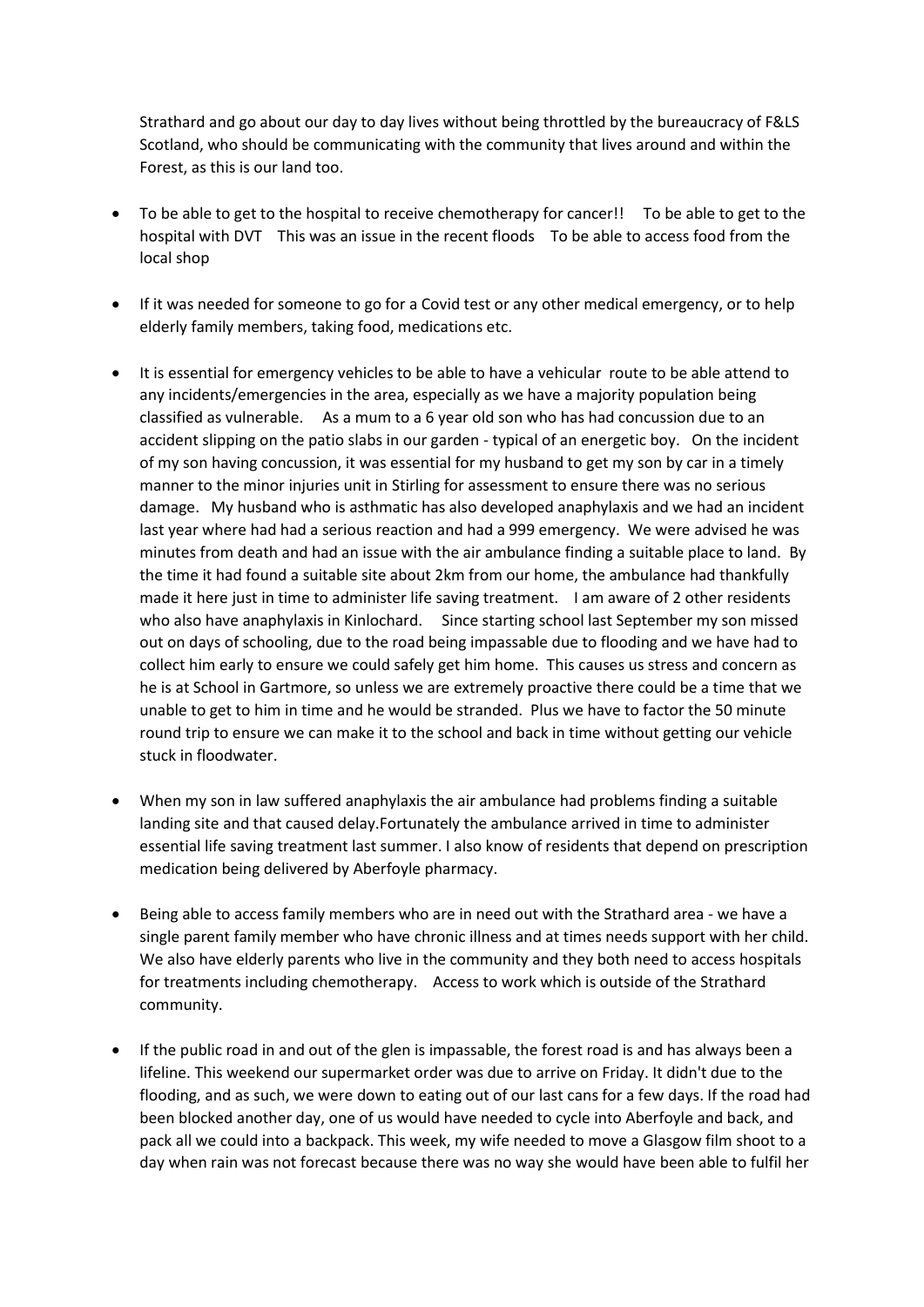contractual responsibilities if the road was blocked. Up until last year, we always had the forest road as a last resort (that's why most in Kinlochard have four-wheel drive) - and while we only ever used it in case of emergency, I try to think of what would have happened if we'd not been able to do it. One occasion was two days before Christmas, and my whole family had arrived in Aberfoyle. My wife and I were both working, and so were able to pick them up on the way home, and recruit a friend to carry the third contingent. The family left their cars in Aberfoyle. Without the forest road, that would have been 12 folks aged between 6 and 50 sleeping in their cars. We understand why the gate should be locked ordinarily, but the way and land are owned by a public body, it is a historical route of access, and they have a duty to open it and enable a vulnerable communities to function during a crisis. The situation we faced this weekend was disgraceful and difficult to comprehend.

- Necessary hospital and doctor appointments, if missed can mean a longer wait for replacement appointments. Personally I attend hospital on a regular bases for treatments and consultations with my consultant. I am sure this must affect other residents in the area.
- The communities of Kinlochard, Inversnaid and Stronachlachar must have emergency access to a route out of the Glen in times of flooding. It is a simple issue, the route is there, preventing well mannered residents from using it in moments of crisis is an unacceptable removal of rights.
- At my age I don't relish the fact that I could be forced to spend a night or longer in my car, Life is stressful enough without having to worry if you will be able to get home or get out for food, appointments etc. when a flood warning has been issued. Knowing our emergency route has been cancelled makes me feel vulnerable and increases my stress levels,
- We have several extremely vulnerable residents who may at any time require urgent medical attention and when the main B829 is blocked the forest road is the only means of exit. Many residents have dependent children, elderly relatives and animals which means even a lapse of a few hours access to their homes both can be profound. Everyone has the right to feel confident in their environment and not to have the undue stress of worrying every time an amber weather alert is declared or any other unforeseen event occurs to block the B829 that their historical emergency route is also denied to them. In the 17 years I have lived in Kinlochard I can count on two hands the number of times I have used the Forestry road but on each occasion it was extremely important to me both to get to work and to return home. Locking the Duchray gate in times of emergency cannot be justified on any level.
- We cannot always plan ahead for supplies ad emergencies come without any notice. If the B829 is impassable for more than a day or two, which is possible, circumstances could become critically challenging if there is no alternative, accessible route out of the area. We had a specific requirement to travel out of the area this Saturday and sought to use the Duchray route. The gate at Duchray Cottage was locked so we looked to the Old Drymen Road which is a very long alternative with no guarantee that the gate at the end of the forest track (ie when reaching the public tarmac road) being open. Residents in the Strathard Communities need to be certain that in an emergency there will be an alternative to the B829 should that be impassable.
- It should be viewed as a no brainer that an escape route is available to the community given the frequency now of the B829 being closed. Even more so given the lack of progress to any tangible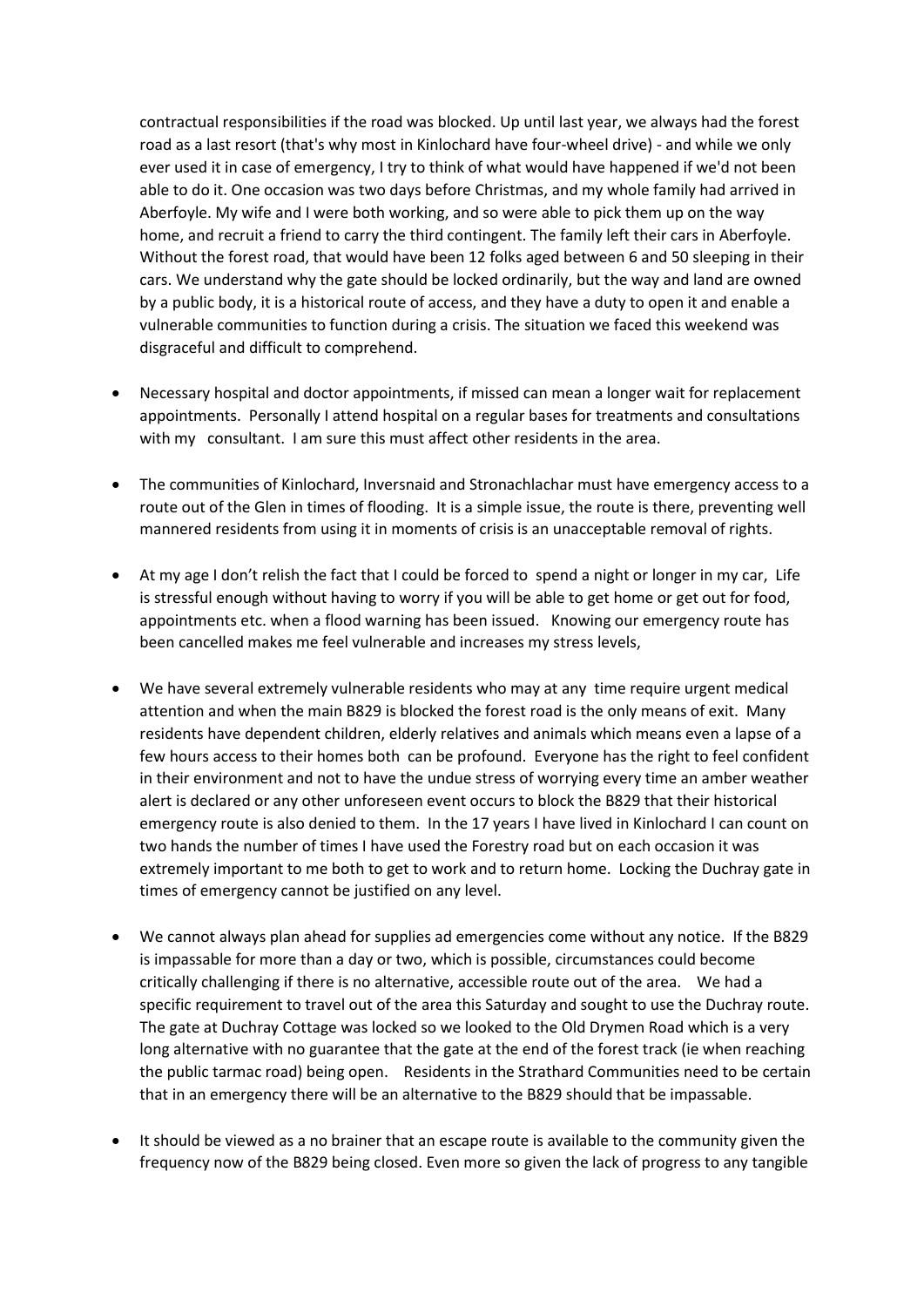solution to the flooding issues. Forestry Scotland are a Scottish government agency and should view this as an opportunity to contribute in a positive way to the difficulties faced by the community during flooding on the B829. A glance at the SEPA charts over the last year shows the regularity that makes this such a disruptive issue. Everything that we are seeing regarding climate change points to this becoming more frequent and more extreme.

#### **IMPORTANT**

- In the 30 odd years we've lived near Kinlochard we have had to use the forest route several times. Once to catch a flight and another time to make a rendezvous in Aberfoyle for an onward road journey and getting to and from work in Glasgow several times. I was always glad to know that if the road was flooded I could still function. Residents still need access to services and employment at times of road closure, such as flooding, and the only alternative when the gates are closed is a long route which isn't ideal. This is particularly important when commercial deliveries are unable to get through and people may be without food. That said, over the last couple of years we have seen a significant increase in tourist traffic in the forest which presents an environmental challenge and issues with public and wild life safety. Any move to improve access for local residents at time of difficulty should also consider making the forest less accessible to people with no justifiable reason for vehicle access.
- The only other way round is very long and not ideal for normal cars. The community needs access for food shopping when deliveries can't get through (happened this weekend) and in case of emergencies/work etc
- It should be used in my opinion in emergency situations, hospital, fire, police, prescription collection if the road is flooded over short periods OR if the road is closed for longer than say 2 days for collection of essential shopping, it shouldn't be used just because there is an opportunity to. Im not sure that the school run would qualify as an emergency...
- Access whether by forest roads (the most obvious route) or by other means is clearly vital in emergencies. It can also be of considerable importance in other situations where safety and well-being are in play. At the same time there have been problems resulting from abuse of open vehicle-access by visitors and locals. We should all be aware more keenly now of what constitutes emergency and essential travel - a trip to the shops or a Foresthill sightseeing convoy do not amount to either. "All" residents - yes; but not for all purposes or at all times. We can't have it both ways. We need a properly planned and agreed system for opening of emergency & essential access triggered by potential safety concern - or closure of the B829. This should not be beyond us. Forestry keys seem to be far too widely available.
- On previous occasions the gate being open has meant been able to get to important things such as a job interview, a doctor's appointment and to work.

#### **FAIRLY IMPORTANT**